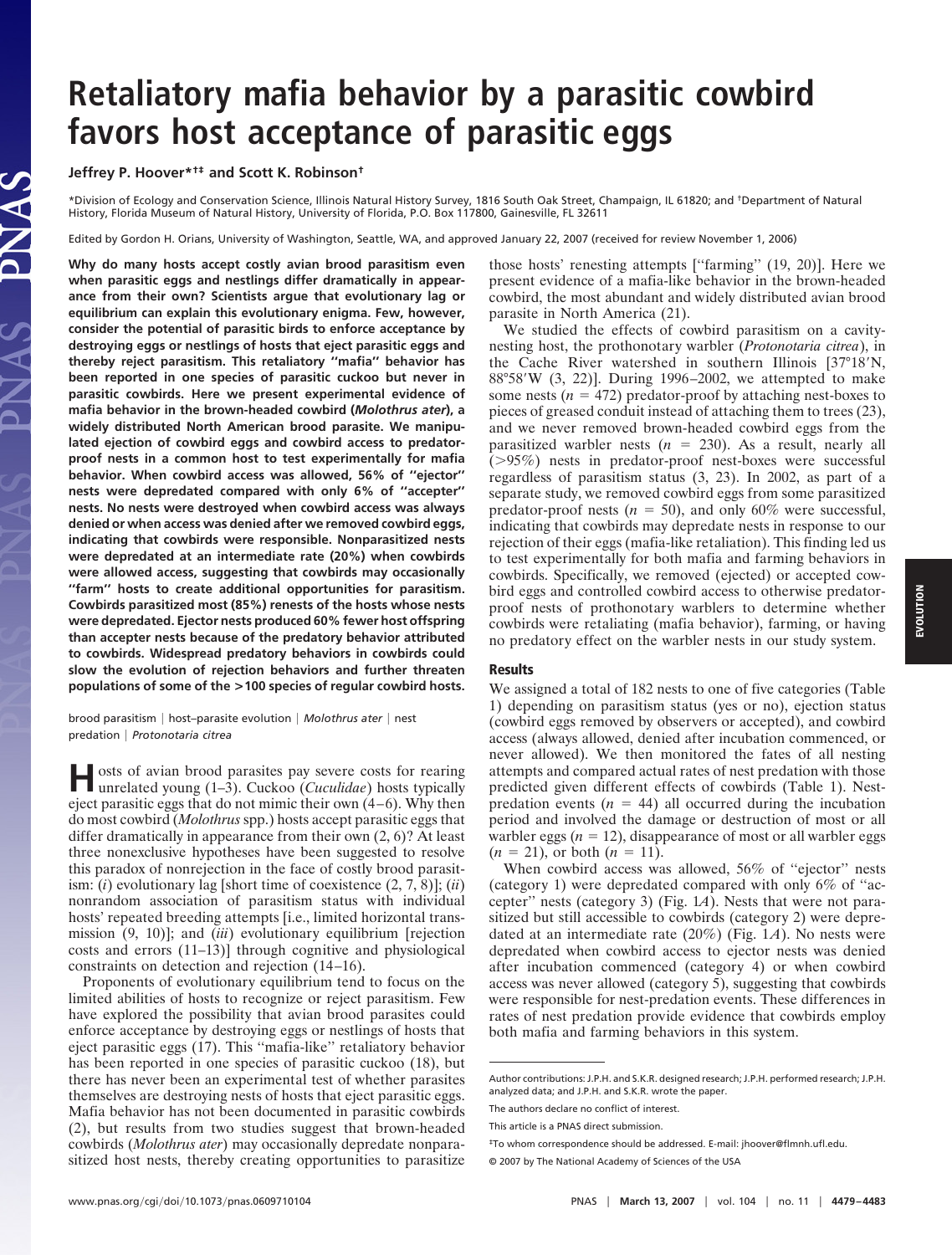| Table 1. Nest categories and predicted rates of nest predation given different possible effects of cowbirds* |  |  |
|--------------------------------------------------------------------------------------------------------------|--|--|
|                                                                                                              |  |  |

| Cowbird effect              |                                                                 |                                                                 |                                                                  |                                                                    |                                     |
|-----------------------------|-----------------------------------------------------------------|-----------------------------------------------------------------|------------------------------------------------------------------|--------------------------------------------------------------------|-------------------------------------|
|                             | 1 (cowbird egg<br>ejected,<br>cowbird access<br>always allowed) | 2 (nonparasitized<br>nest, cowbird<br>access always<br>allowed) | 3 (cowbird egg<br>accepted,<br>cowbird access<br>always allowed) | 4 (cowbird egg<br>ejected, cowbird<br>access denied<br>thereafter) | 5 (cowbird access<br>never allowed) |
| None                        | Low                                                             | Low                                                             | Low                                                              | Low                                                                | Low                                 |
| Farming                     | Moderate                                                        | Moderate                                                        | Low                                                              | Low                                                                | Low                                 |
| Mafia behavior              | Moderate                                                        | Low                                                             | Low                                                              | Low                                                                | Low                                 |
| Farming plus mafia behavior | High                                                            | Moderate                                                        | Low                                                              | Low                                                                | Low                                 |

\*A detailed description of each category is given in *Materials and Methods*.

Relatively high rates of parasitism would be predicted for the renesting attempts (renests) of those female warblers who lost their nest to suspected cowbird predation. We were able to document the parasitism status (yes or no) of renests of 20 such female warblers for comparison with other nesting attempts  $(n =$ 81) that occurred within the study area during the same period. Renests linked to cowbird predation were parasitized more frequently (85%) than the other nesting attempts (36%;  $\chi_1^2$  = 15.65;  $P < 0.001$ ).

The penalty to the warblers for ejecting parasitic eggs was the destruction of clutches, presumably by cowbirds. Mafia behavior in brood parasites can hold hosts in an evolutionary state of acceptance only if hosts that accept parasitic eggs have higher reproductive output relative to hosts that reject parasitism and suffer the penalty (17). In our experiment, accepters paid some costs (3) associated with being parasitized (category 3 versus category 5) (Fig. 1*B*), but the predatory tactics of cowbirds significantly reduced the mean number of warbler offspring



**Fig. 1.** Effect of cowbirds on rates of nest predation and reproductive output in nests of prothonotary warblers. (*A*) Rates of nest predation were significantly different among the five categories of nests ( $\chi^2_4$  = 42.22; *P* < 0.001). Bars shown with the same letter above them were not statistically different (*P* 0.05) from each other based on pairwise comparisons using  $\chi^2$  tests. (*B*) Mean + SE numbers of warbler offspring produced per nest were significantly different among the five categories of nests (Kruskal–Wallis test; *H*<sub>4</sub> = 40.22;  $P < 0.001$ ). Bars shown with the same letter above them were not statistically different  $(P > 0.05)$  from each other based on pairwise comparisons using Mann–Whitney *U* tests. Sample sizes for nest categories are 46, 72, 32, 16, and 16 for categories 1–5, respectively. See Table 1 and *Materials and Methods* for a description of each category.

produced per nest in ejectors (category 1) compared with accepters (category 3) (Fig. 1*B*).

## **Discussion**

**Implicating Cowbirds.** We removed cowbird eggs from nests of a cowbird host that presently accepts brood parasitism (22), and by doing so, we were able to test experimentally for and demonstrate a significant increase in nest predation in response to the ejection of parasitic eggs. These nest-predation events during the incubation period fit well with how cowbirds typically damage or remove host eggs from nests (2, 6, 24). Can any other organism be responsible for the variation in rates of nest predation that we observed? House wrens (*Troglodytes aedon*), a species known to destroy nests of rival cavity-nesting species (25), do not occur in our study system. Carolina wrens (*Thryothorus ludovicianus*) occasionally use our nest-boxes (including those with openings that exclude cowbirds), but in 13 years of research, we have no evidence that they depredate or take over warbler nests.

Some cowbird hosts may desert nests in response to egg loss [a reduction in clutch size (26)]. One could argue that in our study, the prothonotary warblers themselves removed or damaged their own eggs and deserted nests in response to our removal of cowbird eggs, giving the appearance that the nest had been depredated by a cowbird. However, this argument does not hold for two reasons. First, clutch size at the onset of incubation was not different between categories 1 and 4 (mean  $\pm$  1 SE =  $4.04 \pm 0.18$  and  $4.12 \pm 0.18$  eggs, respectively;  $t_{60} = 0.257$ ;  $P =$ 0.78). We removed cowbird eggs from nests in both categories, yet nests were depredated only when we continued to allow cowbird access (category 1) (Fig. 1*A*). Second, clutch size was not different between nests that were depredated in category 1 and those that were not  $(4.04 \pm 0.26$  and  $4.05 \pm 0.29$  eggs, respectively;  $t_{44} = 0.032$ ;  $P = 0.97$ ).

One additional piece of evidence implicating cowbirds is that naturally nonparasitized warbler nests  $(n = 17)$ , initiated late in the breeding season after cowbirds had stopped laying eggs in warbler nests, were never depredated even though cowbird access to nests was allowed. Rates of nest predation for the nests where we removed cowbird eggs and continued allowing cowbird access (category 1) were consistently high (54–66%) across 4 years of experimental manipulation. There is no logical alternative to retaliation by cowbirds that can explain why nests where cowbird eggs were accepted (category 3) remained safe, whereas the majority of nests where we removed cowbird eggs (category 1) were depredated.

Brown-headed cowbirds make their living by finding host nests and monitoring them to synchronize their egg laying with that of the host (2, 6, 21). Cowbirds are adept egg predators, and they often remove a host egg before laying one of their own in a nest (2, 6, 24). A number of studies report personal observations (27) or video documentation (28–31) of nest predation by female cowbirds of host eggs and nestlings (rarely) in a variety of host species. Although these observations do not show cowbirds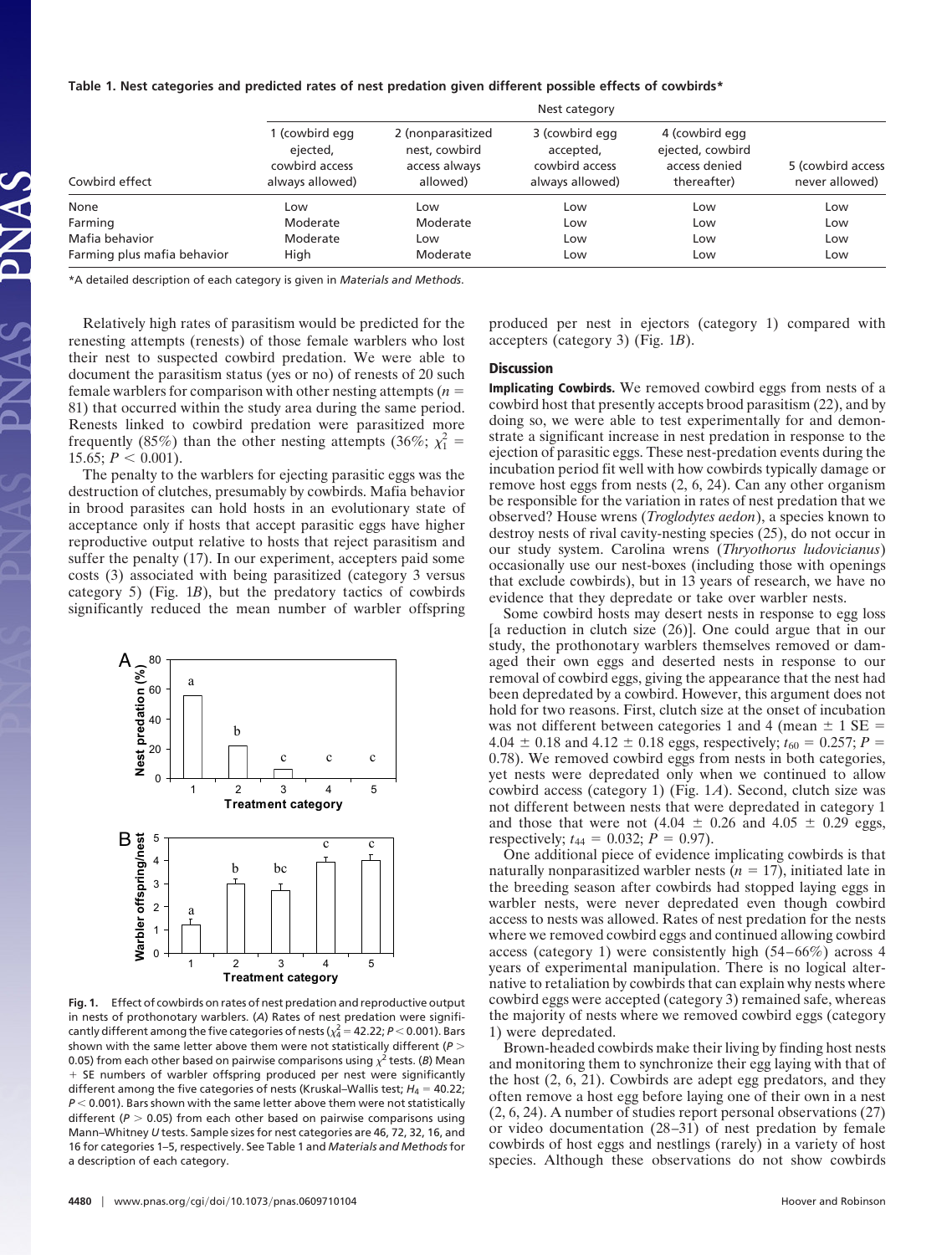depredating a substantial number of nests, they do show that cowbirds occasionally destroy entire clutches or broods of hosts.

Our results show that cowbirds often retaliated against the removal of their eggs by depredating the warbler nests from which cowbird eggs were ejected experimentally. To a lesser extent, additional opportunities for parasitism were created when some nonparasitized nests were also depredated. By manipulating cowbirds' access to host nest-boxes that were otherwise predator-proof, our results provide strong evidence for mafia-like retaliatory behavior in these brood parasitic cowbirds. The presence of mafia and farming behaviors in cowbirds suggests that the parasitic and predatory behaviors of this species are even more sophisticated than previously thought. How common or widespread these behaviors are is still unknown.

**Evidence from Other Systems.** If cowbirds more than occasionally depredate host nests, then one would predict a positive correlation between rates of nest predation and rates of cowbird parasitism in numerous study systems. However, this correlation is often not found (32), or, when rates are correlated, scientists suggest that it is the result of coincidental preferences by other nest predators and cowbirds for particular habitat features (33, 34). Cowbird control programs, where cowbird numbers are reduced in an effort to increase nesting success for particular hosts, provide opportunities to test the prediction that rates of nest predation decrease when cowbird numbers decrease. Results from these studies show no clear pattern, and many report no change in rates of nest predation (35, 36), whereas others do report lower rates of nest predation (37) when cowbird numbers are reduced.

Farming by cowbirds has been put forward as a possible explanation only when nonparasitized nests are depredated more frequently than parasitized nests within a particular study system (19, 20, 38). Numerous other studies have found no evidence of farming in various cowbird hosts (32, 39, 40). However, a lack of association between parasitism status and rates of nest predation (3) does not necessarily indicate a lack of nest predation by cowbirds. Cowbird farming behavior could elevate rates of nest predation for unparasitized nests (19), whereas other nest predators could be attracted to parasitized nests [e.g., certain nest sites prone to discovery by cowbird and predator, loud begging of cowbird nestlings, increased provisioning of nestlings by host adults (32, 39)], resulting in rates of nest predation that appear to be unrelated to parasitism status.

Predatory behaviors in cowbirds may be difficult to uncover in conventional studies of the nesting success of cowbird hosts. Even within our own study system, we did not observe an association between parasitism status and nest predation before manipulating nests to reduce the effects of other nest predators (3) and removing cowbird eggs from some nests and not others. Until now there has never been an experimental test for farming and mafia behaviors in cowbirds whereby the effects of other nest predators were eliminated and cowbird access to nests was controlled. Our results provide clear evidence that these predatory behaviors exist.

**Farming.** The results we present here strongly support two other studies that found compelling, albeit indirect evidence that cowbirds may farm two additional hosts (19, 20). These two study systems consisted of relatively simple bird communities [(*i*) an island population of song sparrows, *Melospiza melodia* (19) and (*ii*) red-winged blackbirds, *Agelaius phoeniceus*, nesting in grass and sedge meadows (20)] where the availability of relatively few alternative hosts may have permitted closer monitoring by cowbirds and increased the importance of farming behavior. In simple systems, farming behavior may force nesting asynchrony on a host population that is essential for a cowbird that can only

lay one egg per day. Prothonotary warblers, on the other hand, nest in diverse bird communities with many alternative hosts (41) where we would predict cowbirds to focus less on one particular host.

Prothonotary warblers are excellent hosts (3) and differ from nearly all other cowbird hosts in being secondary cavity nesters (42). Secondary cavity nests, especially the nest-boxes used in this study, may be much more predictable nest sites than the ephemeral, often-hidden open-cup-shaped nests of other hosts. As such, they could be much easier for cowbirds to locate and monitor. Therefore, prothonotary warblers may be more vulnerable than most hosts to farming by cowbirds. Nevertheless, the fact that farming has now been reported in multiple study systems suggests that many hosts may be susceptible to this behavior.

The farming and mafia behaviors create opportunities for cowbirds to parasitize renesting attempts of hosts while simultaneously reducing host reproductive output via nest predation and subsequent parasitism of renests (19). Farming and mafia behaviors are adaptive for the individual cowbirds using these behaviors only if they parasitize the renesting attempts caused by their predatory behaviors. Renesting attempts of female warblers whose nests were lost to suspected cowbird nest predation were parasitized at a very high rate (85%), suggesting that cowbirds do benefit from their own predatory behaviors.

**Mafia Retaliation.** Unlike farming, mafia behavior in a brood parasite can slow the evolution of ejection behavior in hosts (17, 18). Retaliation may also mediate a change in rejection behavior of individual hosts, resulting in those individuals being more likely to accept subsequent parasitism  $(43)$ . The depredation of ejectors' nests also directly reduces or eliminates the production of ejector progeny. This reduction in the reproductive output of hosts dilutes or greatly reduces the value of ejection to hosts, thereby diminishing selection for the evolution of ejection behavior. Ejection behavior in hosts would be particularly slow to evolve if mafia-like behavior in parasites occurred in systems where individual host females were likely to be parasitized repeatedly within [high parasitism rates for renests after the failure of a parasitized first attempt (10)] or across breeding seasons (9, 10).

Central to the persistence of mafia-like behavior in brood parasites and acceptance in hosts is the fact that hosts produce significantly more offspring by accepting parasitism rather than ejecting parasitic eggs (17). As a result of our removal of cowbird eggs and the subsequent depredation of host nests, the warblers in our experiment produced significantly more offspring by ''complying'' with the mafia-like parasite (category 3 versus category 1) (Fig. 1*B*). This relationship provides positive feedback between a retaliating parasite and a compliant host, further enhancing selective pressure favoring continued acceptance in the host and predatory behavior in the parasite (18). Mafia behavior would be unlikely to affect evolution of ejection behavior in a handful of cowbird hosts that usually lose all or nearly all of their own offspring when parasitized, because these hosts gain nothing by accepting parasitism (6). This situation applies to some of the smallest cowbird hosts or those with relatively long incubation periods (44, 45).

For the purpose of our experiment, we manipulated just one nesting attempt of each individual pair of warblers and could therefore only compare reproductive output per nest in each category rather than season-long productivity per pair. If the warblers in category 1 (ejectors) that lost clutches had escaped cowbird parasitism when they renested, then their season-long productivity may have been more similar to the accepters (category 3). However, this result seems unlikely given that most renesting attempts of ejectors were parasitized. It will be necessary to measure additional potential costs, such as the effect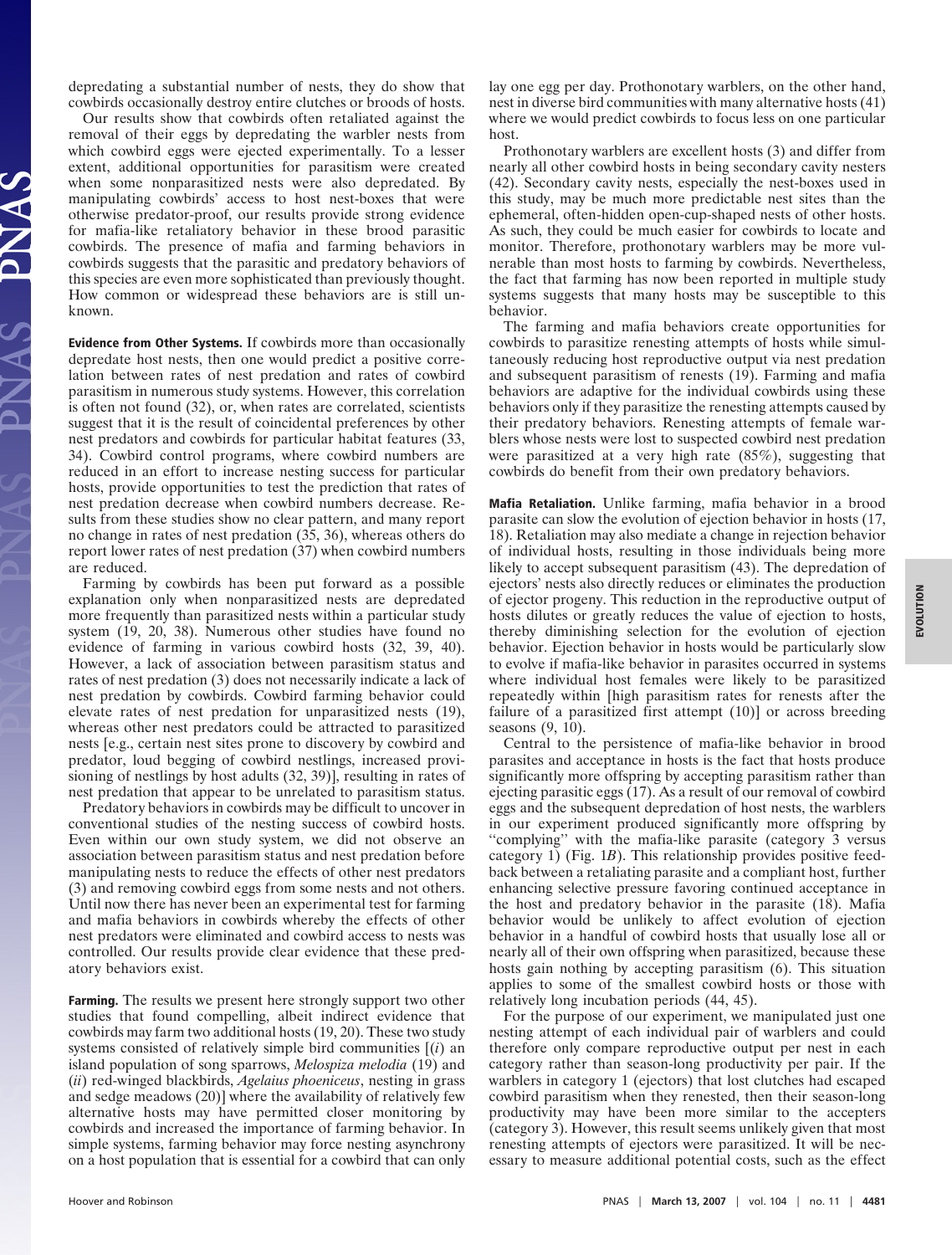of parasitism on the mass and quality of fledglings (3, 46), survival of adults (46), and lifetime reproductive output, to determine the strength of selection favoring acceptance given different levels of mafia nest predation.

Arguably, loss of habitat along with increases in nest predation (by generalist nest predators) and cowbird parasitism linked to breeding habitat fragmentation pose the greatest threats to populations of birds that serve as cowbird hosts (47–49). However, farming and mafia behaviors in cowbirds could exacerbate these threats and further jeopardize populations of some cowbird hosts. In addition, if mafia behavior is widespread or becoming more prevalent in cowbirds, it could factor prominently in delaying the evolution of ejection behaviors in some of the  $>100$  species that currently accept cowbird parasitism.

## **Materials and Methods**

**Study System.** Prothonotary warbler nests were experimentally manipulated during 2003–2006 within a 150-ha complex of connected forested wetlands within the Cache River watershed in southern Illinois (37°18'N, 88°58'W). Detailed descriptions of these forested wetlands are provided in refs. 23 and 50. The prothonotary warbler is a migratory songbird that winters in the Neotropics and breeds in the central and eastern United States (42). This species is territorial and socially monogamous, nests in secondary cavities, associates closely with standing water in bottomland and swamp forests, readily uses nest-boxes, and is a host of the parasitic brown-headed cowbird (3, 22, 41, 50). In our system, rates of cowbird parasitism are similar between nests in nest-boxes and natural cavities with the same entrance hole size (3). Adult warblers weigh 14–16 g (42), whereas female cowbirds weigh 35–42 g (21). Prothonotary warblers accept cowbird eggs and nestlings (3), and previous observational and experimental work on warblers in our study system showed an apparent lack of adaptive responses by the warblers to costly cowbird parasitism (3, 22). Our study site contained 45–54 pairs of individually colorbanded warblers during each of the four breeding seasons.

Brown-headed cowbird females are known to occupy and defend breeding areas within a particular habitat, and these areas may overlap little or greatly with other females (51–54). The average size of a cowbird's breeding area is often  $\leq 10$  ha (52, 54–56), and cowbirds often are philopatric to breeding areas both within and between breeding seasons (52, 54). Familiarity with and time spent in a defined breeding area likely enhances a female cowbird's ability to find, monitor, and successfully parasitize host nests throughout the breeding season. Individual female cowbirds can lay no more than one egg on a given day (21). In each of the 4 years of this study, we have documented that six to eight cowbird eggs were deposited among different warbler nests alone on the same morning. This number of eggs indicates that there were at least six to eight different female cowbirds on the study site, and possibly  $>15$  given the size of our study site (150 ha) and the average size of cowbird breeding areas mentioned above.

**Monitoring Nesting Attempts.** We attached nest-boxes made from modified 1.9-liter cardboard juice cartons to trees in a grid formation (35-m interbox spacing) covering all suitable breeding habitat. Each nest-box was placed 1.7 m above ground level and had an entrance hole that was initially 44 mm in diameter, which allowed both warblers and female cowbirds to enter (3). Entrance holes 32 mm in diameter were small enough to deny entry to cowbirds but not warblers (3). Nest-boxes that contained new complete but empty nests (before the first egg had been laid) were removed from trees and reattached to two pieces of 1.50-cm-diameter greased conduit placed in the ground and standing 1 m away from the original nest tree. Nearly all  $(>95\%)$ nest-boxes placed on conduit were safe from nest predation in

years before our experiment (23). We monitored nest-boxes every third day throughout the breeding season. On each visit, we recorded the number of warbler and cowbird eggs or nestlings that were present. We knew the fate of every nesting attempt on the study area and the number of fledglings produced per attempt (50). We captured every male and female warbler, color-marked each with a unique combination of leg bands, and knew the identities of males and females associated with every nesting attempt (23, 50).

**Experimental Manipulations.** All nests were on greased poles and therefore safe from the nest predators typically responsible for nesting failures (23, 50). Each nesting attempt in our analysis came from a different pair of warblers. In other words, individual pairs of warblers were never resampled either within a given year or across years. We visited every nest a similar number of times and reached into each nest with our hands one time at the commencement of incubation regardless of whether we removed cowbird eggs. Each nest in categories 1–4 had a 44-mm-diameter entrance hole throughout the egg-laying period that allowed cowbird entry. All nests in categories 1, 3, and 4 were parasitized naturally by cowbirds during the egg-laying period, and the average number of cowbird eggs per nest (2.06, 1.72, and 1.88 eggs, respectively) was not different among categories ( $P > 0.13$  for all pairwise Mann–Whitney *U* tests). Additional details of each category are as follows: For category 1, we removed cowbird eggs on the day incubation commenced, and the entrance-hole diameter remained 44 mm. For category 2, these nests were not parasitized by cowbirds, and the entrance-hole diameter remained 44 mm. For category 3, we did not remove cowbird eggs, and the entrance-hole diameter remained 44 mm. For category 4, we removed cowbird eggs and reduced the entrance-hole diameter to 32 mm on the day incubation commenced, thereby preventing further cowbird (but not warbler) entry. For category 5, we reduced the entrance-hole diameter to 32 mm before the appearance of the first warbler egg in the nest, thereby preventing cowbird entry. We reduced the size of entrance holes by inserting a piece of cardboard (painted the color of the nest-box) that had a 32-mm hole cut out of it between the outer and inner layers of the front side of the box and centering the smaller hole within the larger.

Nests within the same category were separated spatially by at least three warbler territories (250 m) within a given year and therefore distributed across the entire study area. We sampled/manipulated nesting attempts that were initiated (onset of incubation) during the period from the beginning of the warblers' breeding season (last week of April) through the third week of June. We included nests initiated up to this end date because if they were depredated during the incubation period, cowbirds could still potentially parasitize renesting attempts given the time needed by warblers to initiate renests (build a new nest and lay eggs) and given when the cowbird breeding season ends (3, 10). To reduce any temporal bias, parasitized nests were assigned to categories 1, 3, and 4 in the following way. In order of initiation date, the first six suitable parasitized nests of a season were assigned to categories 3, 1, 4, 1, 3, and 1, respectively, as were the next six parasitized nests, and so on. This sequence was occasionally modified in cases in which nests of the same category were going to be too close together. We assigned fewer nests to categories 4 and 5 because results from previous experiments in our study system showed that nests with a 32-mm opening would not be parasitized (22) and that nest-boxes with this opening size placed on greased poles would almost never be depredated (22, 23). One nesting